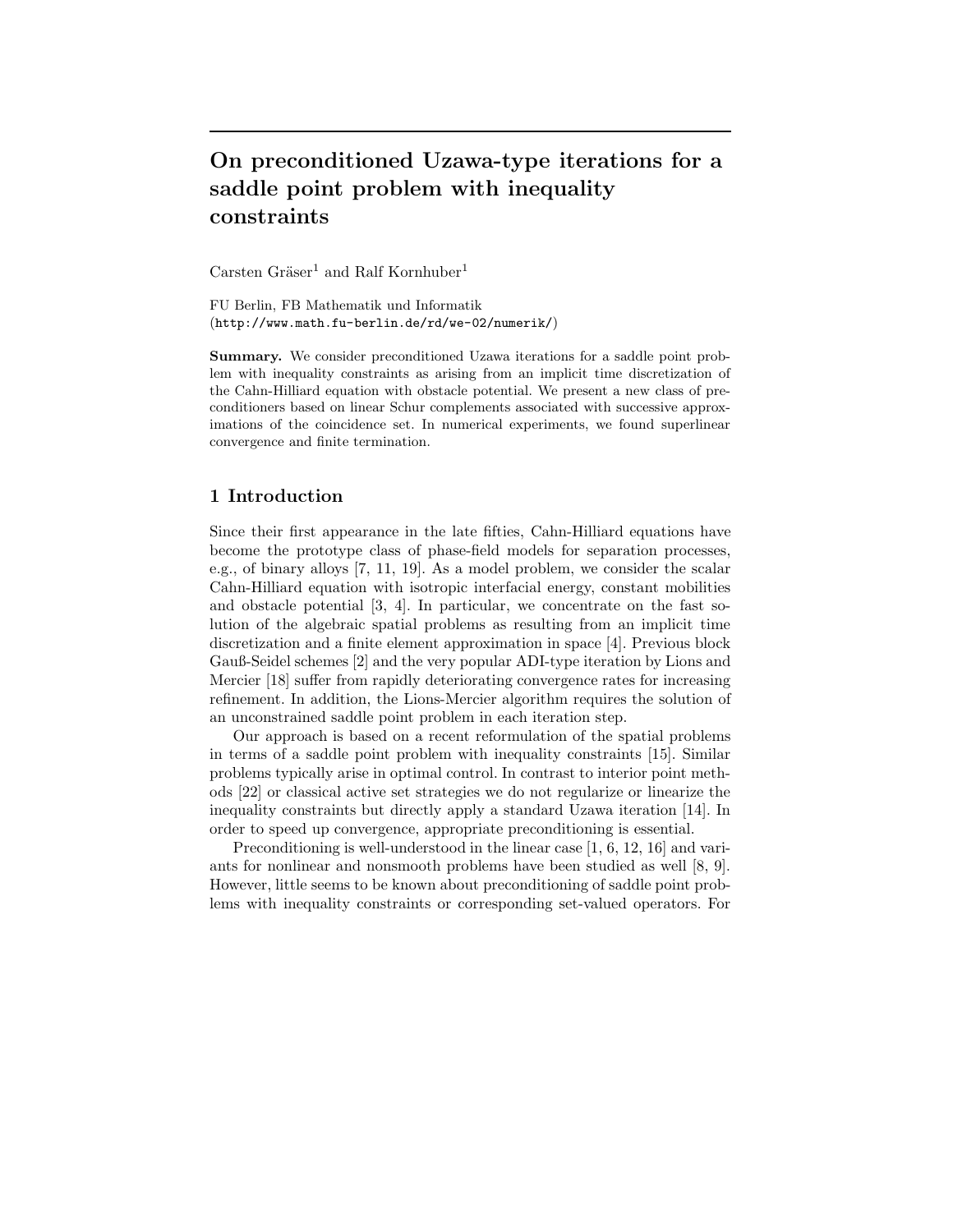#### 2 Carsten Gräser and Ralf Kornhuber

such kind of problems a reduced linear problem is recovered, once the exact coincidence set is known. In this case, preconditioning by the associated Schur complement would provide the exact solution in a single step. As the exact coincidence set is usually not available, our starting point for preconditioning is to use the Schur complement with respect to some approximation. General results by Glowinski et al. [14] provide convergence. To take advantage of the successive approximation of the coincidence set in course of the iteration, it is natural to update the preconditioner in each step. In our numerical computations the resulting updated version shows superlinear convergence and finite termination. Previous block Gauß-Seidel schemes [2] are clearly outperformed. The convergence analysis and related inexact variants are considered elsewhere [15].

This paper is organized as follows. After a short revision of the continuous problem and its discretization, we introduce the basic saddle point formulation. In Section 4 we present the Uzawa iterations and Section 5 is devoted to the construction of preconditioners. We conclude with some numerical experiments.

#### **2 The Cahn-Hilliard equation with obstacle potential**

Let  $\Omega \subset \mathbb{R}^2$  be a bounded domain. Then, for given  $\gamma > 0$ , final time  $T > 0$ and initial condition  $u_0 \in \mathcal{K} = \{v \in H^1(\Omega) : |v| \leq 1\}$ , we consider the following initial value problem for the Cahn-Hilliard equation with obstacle potential [3].

**(P)** Find  $u \in H^1(0, T; (H^1(\Omega))') ∩ L^∞(0, T; H^1(\Omega))$  and  $w \in L^2(0, T; H^1(\Omega))$ with  $u(0) = u_0$  such that  $u(t) \in \mathcal{K}$  and

$$
\left\langle \frac{du}{dt}, v \right\rangle_{H^1(\Omega)} + (\nabla w, \nabla v) = 0, \qquad \forall v \in H^1(\Omega),
$$
  

$$
\gamma (\nabla u, \nabla v - \nabla u) - (u, v - u) \ge (w, v - u), \qquad \forall v \in \mathcal{K}
$$

holds for a.e.  $t \in (0, T)$ .

Here  $(\cdot, \cdot)$  stands for the  $L^2$  scalar product and  $\langle \cdot, \cdot \rangle_{H^1(\Omega)}$  is the duality pairing of  $H^1(\Omega)$  and  $H^1(\Omega)'$ . The unknown functions u and w are called order parameter and chemical potential, respectively. The following existence and uniqueness result was shown by Blowey and Elliott [3].

**Theorem 1.** *Let*  $u_0 \in \mathcal{K}$  *with*  $|(u_0, 1)| < |\Omega|$ *. Then* **(P)** *has a unique solution.* 

For simplicity, we assume that  $\Omega$  has a polygonal boundary. Let  $\mathcal{T}_h$  denote a triangulation of  $\Omega$  with maximal diameter h and vertices  $\mathcal{N}_h$ . Then  $\mathcal{S}_h$  is the corresponding space of linear finite elements spanned by the standard nodal basis  $\varphi_p$ ,  $p \in \mathcal{N}_h$ . Using the lumped  $L^2$  scalar product  $\langle \cdot, \cdot \rangle$ , we define the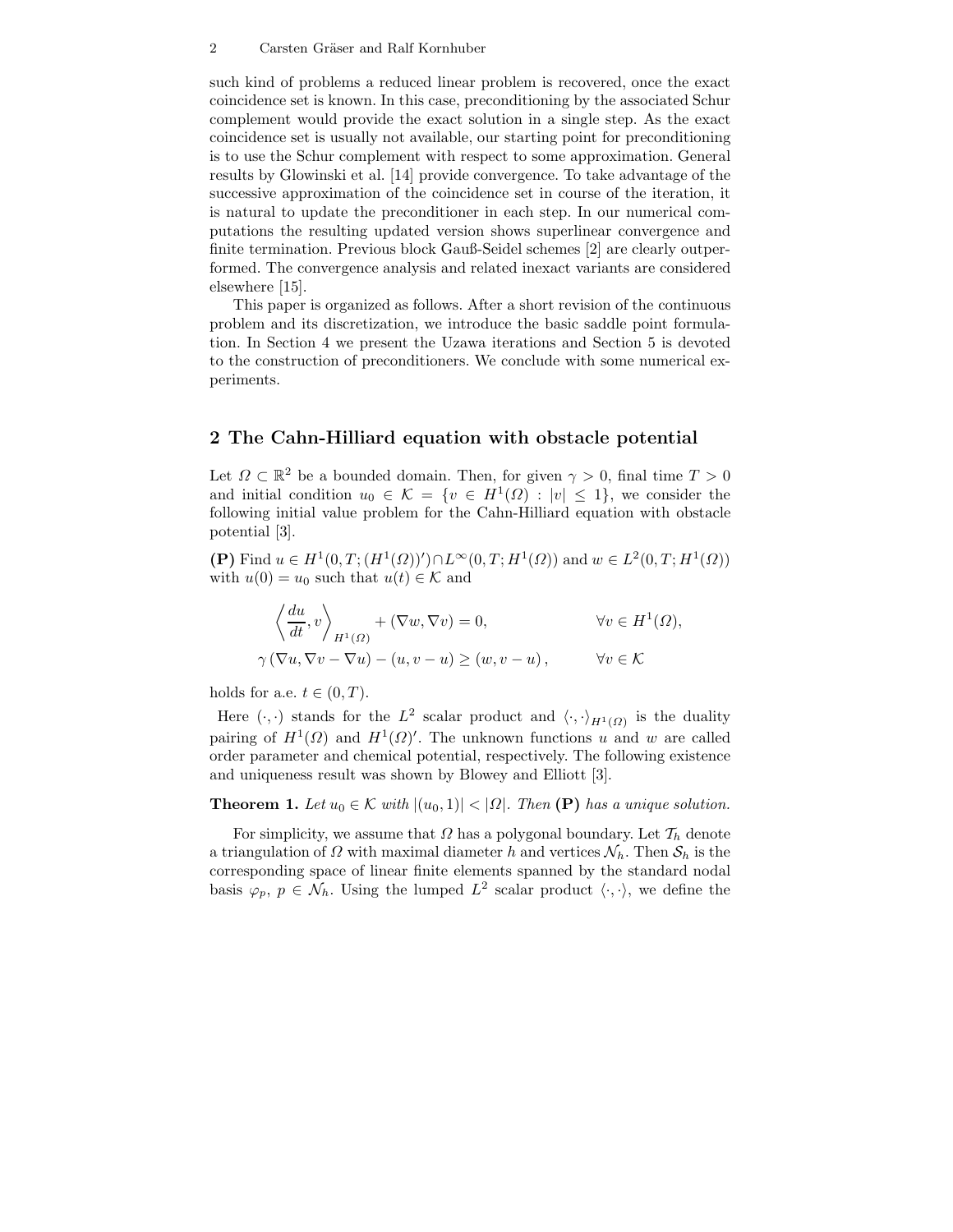affine subspace  $S_{h,m} = \{v \in S_h \mid \langle v, 1 \rangle = m\}$  with fixed mass m. Finally,  $\mathcal{K}_h = \mathcal{K} \cap \mathcal{S}_h$  is an approximation of  $\mathcal{K}$  and we set  $\mathcal{K}_{h,m} = \mathcal{K} \cap \mathcal{S}_{h,m}$ .

Semi-implicit Euler discretization in time and finite elements in space [2, 4, 13]) lead to the following discretized problem.

( $\mathbf{P}^h$ ) For each  $k = 1, ..., N$  find  $u_h^k \in \mathcal{K}_h$  and  $w_h^k \in \mathcal{S}_h$  such that

$$
\langle u_h^k, v \rangle + \tau \left( \nabla w_h^k, \nabla v \right) = \langle u_h^{k-1}, v \rangle, \qquad \forall v \in \mathcal{S}_h,
$$
  

$$
\gamma \left( \nabla u_h^k, \nabla (v - u_h^k) \right) - \langle w_h^k, v - u_h^k \rangle \ge \langle u_h^{k-1}, v - u_h^k \rangle, \qquad \forall v \in \mathcal{K}_h.
$$

We select the uniform time step  $\tau = T/N$ . The initial condition  $u_h^0 \in S_h$  is the discrete  $L^2$  projection of  $u_0 \in \mathcal{K}$  given by  $\langle u_h^0, v \rangle = (u_0, v) \,\forall v \in \mathcal{S}_h$ . Note that the mass  $m = \langle u_h^k, 1 \rangle = (u_0, 1), k \ge 1$ , is conserved in this way.

The following discrete analogue of Theorem 1 is contained in [4], where optimal error estimates can be found as well.

**Theorem 2.** There exists a solution  $(u_h^k, w_h^k)$  of  $(\mathbf{P}^h)$  with uniquely deter*mined*  $u_h^k$ ,  $k = 1, ..., N$ . Moreover,  $w_h^k$  *is also unique, if there is a*  $p \in \mathcal{N}_h$  $with \, |u_h^k(p)| < 1.$ 

Note that non-uniqueness of  $w_h^k$  means that either the diffuse interface is not resolved by  $\mathcal{T}_h$  or that  $u_h^k$  is constant.

#### **3 A saddle point problem with inequality constraints**

We consider the discrete Cahn-Hilliard system

**(CH)** Find  $\mathbf{u} = (u, w) \in \mathcal{K}_h \times \mathcal{S}_h$  such that

$$
\langle u, v \rangle + \tau (\nabla w, \nabla v) = \langle u^{\text{old}}, v \rangle, \qquad \forall v \in \mathcal{S}_h,
$$
  

$$
\gamma (\nabla u, \nabla (v - u)) - \langle w, v - u \rangle \ge \langle u^{\text{old}}, v - u \rangle, \qquad \forall v \in \mathcal{K}_h,
$$

for given  $u^{old} \in \mathcal{S}_h$ . Such kind of problem is arising in each time step of  $(\mathbf{P}^h)$ . Following [4, 15], we introduce the pde-constrained minimization problem

**(M)** Find  $\mathbf{u_0} = (u, w_0) \in \mathcal{V} \subset \mathcal{K}_h \times \mathcal{S}_{h,0}$  such that

$$
\mathcal{J}(\mathbf{u_0}) \leq J(\mathbf{v}) \qquad \forall \mathbf{v} \in \mathcal{V},
$$
  

$$
\mathcal{V} = \{ (v_u, v_w) \in \mathcal{K}_h \times \mathcal{S}_{h,0} \mid \langle u^{old} - v_u, v \rangle - \tau(\nabla v_w, \nabla v) = 0 \ \forall v \in \mathcal{S}_h \}.
$$

Denoting  $\mathbf{u_0} = (u, w_0), \mathbf{v} = (v_u, v_w)$ , the bivariate energy functional

$$
\mathcal{J}(\mathbf{u_0}) = \frac{1}{2}a(\mathbf{u_0}, \mathbf{u_0}) - \ell(\mathbf{u_0}), \qquad \mathbf{u_0} \in \mathcal{K}_h \times \mathcal{S}_{h,0}, \tag{1}
$$

is induced by the bilinear form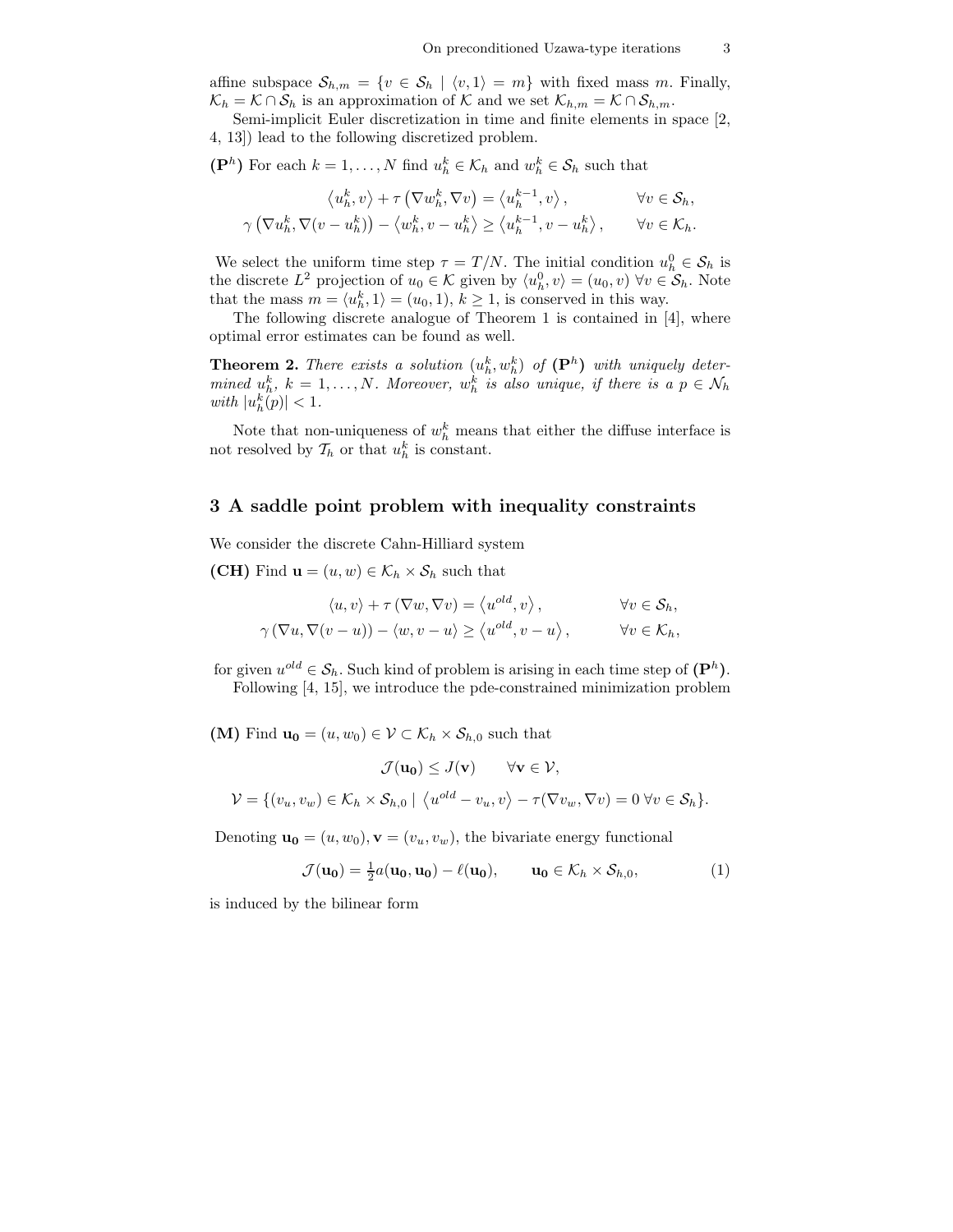4 Carsten Gräser and Ralf Kornhuber

$$
a(\mathbf{u_0}, \mathbf{v}) = \gamma (\nabla u, \nabla v_u) + \gamma \langle u, 1 \rangle \langle v_u, 1 \rangle + \tau (\nabla w_0, \nabla v_w)
$$
 (2)

and the bounded linear functional

$$
\ell(\mathbf{v}) = \gamma m \langle v_u, 1 \rangle + \langle u^{old}, v_u \rangle.
$$
 (3)

The bilinear form  $a(\cdot, \cdot)$  is symmetric and, by Friedrich's inequality, coercive with a constant independent of h on the Hilbert space  $S_h \times S_{h,0}$  equipped with the inner product

$$
(\mathbf{u_0}, \mathbf{v})_{\mathcal{S}_h \times \mathcal{S}_{h,0}} = \langle u, v_u \rangle + (\nabla u, \nabla v_u) + (\nabla w_0, \nabla v_w).
$$

Hence,  $(M)$  has a unique solution (cf., e.g., [10, p. 34]).

Incorporating the pde-constraint  $\mathbf{u}_0 \in \mathcal{V}$  occuring in **(M)** by a Lagrange multiplier  $\lambda \in \mathcal{S}_h$  we obtain the saddle point problem

**(S)** Find  $(\mathbf{u_0}, \lambda) \in (\mathcal{K}_h \times \mathcal{S}_{h,0}) \times \mathcal{S}_h$  such that

$$
\mathcal{L}(\mathbf{u_0}, \mu) \leq \mathcal{L}(\mathbf{u_0}, \lambda) \leq \mathcal{L}(\mathbf{v}, \lambda) \qquad \forall (\mathbf{v}, \mu) \in (\mathcal{K}_h \times \mathcal{S}_{h,0}) \times \mathcal{S}_h
$$

with the Lagrange functional

$$
\mathcal{L}(\mathbf{v},\mu) = \mathcal{J}(\mathbf{v}) + \langle u^{old} - v_u, \mu \rangle - \tau(\nabla v_w, \nabla \mu).
$$

It turns out that **(S)** is an equivalent reformulation of **(CH)** where the Lagrange parameter  $\lambda$  is identical with the chemical potential w. The following result is taken from [15].

**Theorem 3.** Let  $\mathbf{u} = (u, w) \in \mathcal{K}_h \times \mathcal{S}_h$  be a solution of **(CH)***. Then*  $\mathbf{u_0} =$  $(u, w_0)$  *with*  $w_0 = w - \int_{\Omega} w \, dx / |\Omega| \in S_{h,0}$  *is the unique solution of* **(M)** *and*  $(\mathbf{u_0}, w)$  *is a solution of* (S)*. Conversely, if*  $(\mathbf{u_0}, \lambda) = ((u, w_0), \lambda)$  *is a solution of* (**S**)*, then*  $\mathbf{u} = (u, \lambda)$  *solves* (**CH**)*.* 

### **4 Preconditioned Uzawa-type iterations**

From now on, we concentrate on Uzawa-type iterations for the saddle point formulation (**S**) of the discrete Cahn-Hilliard system **(CH)**. In the light of Theorem 3, the Lagrange multiplier  $\lambda$  is identified with the chemical potential w. We first express the Lagrangian terms by a suitable operator  $\Phi_S$ .

**Lemma 1.** Let  $\langle \cdot, \cdot \rangle_S$  be some inner product on  $S_h$ . Then there is a unique *Lipschitz continuous function*  $\Phi_S : \mathcal{S}_h \times \mathcal{S}_{h,0} \to \mathcal{S}_h$  *with the property* 

$$
\left\langle u^{old} - v_u, \mu \right\rangle - \tau (\nabla v_w, \nabla \mu) = \left\langle \Phi_S(\mathbf{v}), \mu \right\rangle_S \qquad \forall \mu \in \mathcal{S}_h.
$$

*Furthermore*  $\langle \Phi_S(\cdot), \mu \rangle_S : \mathcal{S}_h \times \mathcal{S}_{h,0} \to \mathbb{R}$  *is Lipschitz continuous and convex.*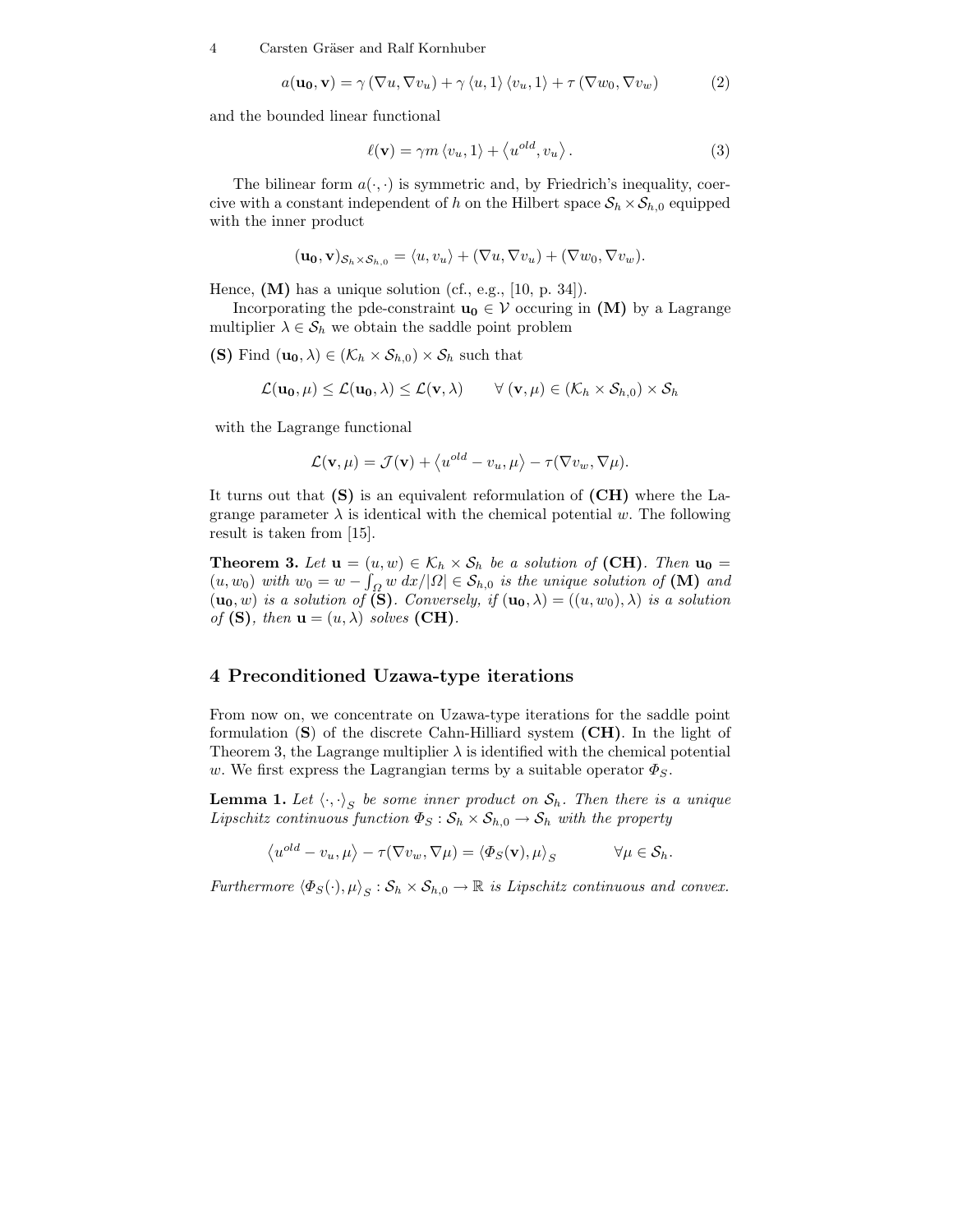*Proof.* Existence and uniqueness follows directly from the representation theorem of Fréchet-Riesz. Since  $\Phi_S$  is affine linear on the finite dimensional space  $S_h \times S_{h,0}$ , it is Lipschitz continuous. The same argument provides Lipschitz continuity and convexity of  $\langle \Phi_{\varepsilon}(\cdot), u \rangle_{\varepsilon}$ continuity and convexity of  $\langle \Phi_S(\cdot), \mu \rangle_S$ .  $S$ .

Of course,  $\Phi_S$  depends on the choice of the inner product  $\langle \cdot, \cdot \rangle_S$  which plays the role of a preconditioner. For given  $w^0 \in S_h$  and  $\rho > 0$  the corresponding Uzawa iteration reads as follows [14, p. 91].

#### **Algorithm 1. (Preconditioned Uzawa iteration)**

$$
\mathbf{u_0}^{\nu} \in \mathcal{K}_h \times \mathcal{S}_{h,0} : \mathcal{L}(\mathbf{u_0}^{\nu}, w^{\nu}) \le \mathcal{L}(\mathbf{v}, w^{\nu}) \quad \forall \mathbf{v} \in \mathcal{K}_h \times \mathcal{S}_{h,0}
$$
  

$$
w^{\nu+1} = w^{\nu} + \rho \Phi_S(\mathbf{u_0}^{\nu}).
$$
 (4)

As  $a(\cdot, \cdot)$  is symmetric positive definite on  $S_h \times S_{h,0}$  and  $\mathcal{K}_h \times S_{h,0}$  is a closed, convex subset, we can apply Theorem 4.1 in Chapter 2 of [14] to obtain

**Theorem 4.** *There are positive constants*  $\alpha_0, \alpha_1$  *such that the iterates*  $\mathbf{u}_0^{\nu}$ *provided by Algorithm 1 converge to*  $\mathbf{u_0}$  *for*  $\nu \to \infty$  *and all*  $\rho \in [\alpha_0, \alpha_1]$ *.* 

In order to derive a more explicit formulation of Algorithm 1, it is convenient to introduce the identity I and the operators  $A, C : \mathcal{S}_h \to \mathcal{S}_h$  according to

$$
\langle Au, v \rangle = \gamma \left( \nabla u, \nabla v \right) + \gamma \langle u, 1 \rangle \langle v, 1 \rangle, \quad \langle Cw, v \rangle = \tau \left( \nabla w, \nabla v \right) \qquad \forall v \in \mathcal{S}_h
$$

and the functions  $f, g \in \mathcal{S}_h$  by

$$
\langle f, v \rangle = \gamma m \langle v, 1 \rangle + \langle u^{old}, v \rangle \quad \forall v \in S_h, \qquad g = -u^{old}.
$$

Finally,  $\partial I_{\mathcal{K}_h}$  is the subdifferential of the indicator function of  $\mathcal{K}_h$ . With this notation, the discrete Cahn-Hilliard system **(CH)** can be rewritten as the inclusion

$$
\begin{pmatrix} A + \partial I_{\mathcal{K}_h} & -I \\ -I & -C \end{pmatrix} \begin{pmatrix} u \\ w \end{pmatrix} \ni \begin{pmatrix} f \\ g \end{pmatrix} . \tag{5}
$$

Reformulating the minimization problem occuring in the first step of Algorithm 1 as a variational inclusion, we can eliminate  $w_0$  and then insert the above operator notation to obtain the following explicit formulation

$$
u^{\nu} = (A + \partial I_{\mathcal{K}_h})^{-1} (f + w^{\nu})
$$
  

$$
w^{\nu+1} = w^{\nu} + \rho S^{-1} (-u^{\nu} - Cw^{\nu} - g)
$$
 (6)

The preconditioner  $S : \mathcal{S}_h \to \mathcal{S}_h$  is the symmetric positive definite operator defined by

$$
\langle Sr, v \rangle = \langle r, v \rangle_S \qquad \forall v \in \mathcal{S}_h.
$$

Observe that (6) turns out to be a classical Uzawa iteration for the nonlinear, perturbed saddle point problem (5) with the preconditioner S.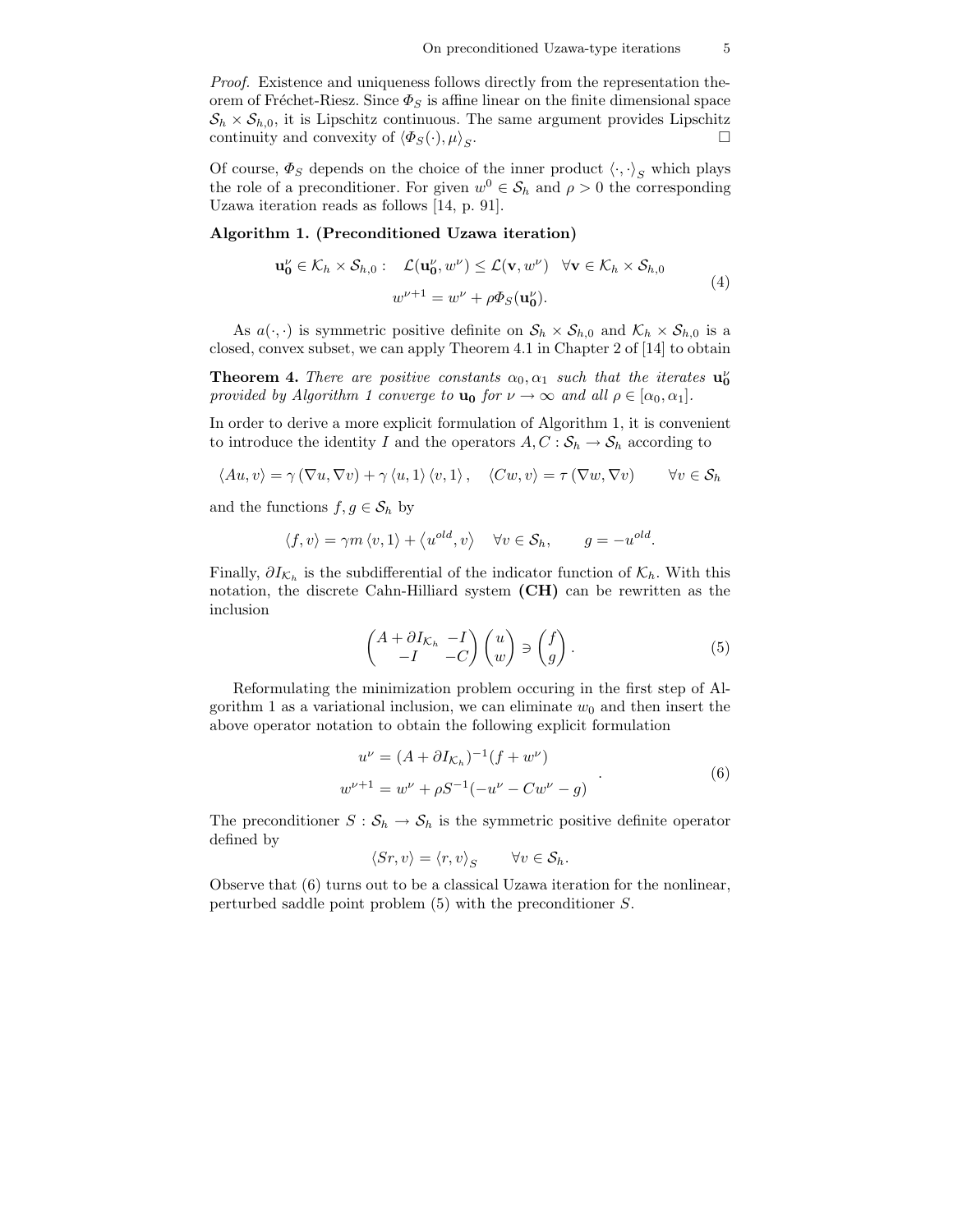### **5 Towards efficient preconditioning**

In order to construct efficient preconditioners  $S$ , we have to find good approximations of the nonlinear Schur complement, i.e.,

$$
S \approx (A + \partial I_{\mathcal{K}_h})^{-1} + C.
$$

Our construction is based on the observation that the discrete Cahn-Hilliard system  $(5)$  degenerates to a reduced linear problem once the solution u on the coincidence set

$$
\mathcal{N}_h^{\bullet}(u) = \{ p \in \mathcal{N}_h \mid |u(p)| = 1 \},\
$$

is known. To be more precise, we define the reduced linear operators

$$
\left\langle \widehat{A}(u)\varphi_p, \varphi_q \right\rangle = \begin{cases} \delta_{p,q} \left\langle \varphi_p, \varphi_q \right\rangle & \text{if } q \in \mathcal{N}_h^{\bullet}(u) \\ \left\langle A\varphi_p, \varphi_q \right\rangle & \text{else} \end{cases}
$$

$$
\left\langle \widehat{I}(u)\varphi_p, \varphi_q \right\rangle = \begin{cases} 0 & \text{if } q \in \mathcal{N}_h^{\bullet}(u) \\ \left\langle \varphi_p, \varphi_q \right\rangle & \text{else} \end{cases}
$$

and the right hand side

$$
\left\langle \widehat{f}(u),\varphi_q\right\rangle = \left\{ \begin{matrix} u(q)\left\langle \varphi_q,\varphi_q\right\rangle & \text{if } q\in \mathcal{N}_h^\bullet(u) \\ \left\langle f,\varphi_q\right\rangle & \text{else} \end{matrix} \right. .
$$

Recall that  $\varphi_p, p \in \mathcal{N}_h$ , denotes the standard nodal basis of  $\mathcal{S}_h$ . Then, by construction, the discrete Cahn-Hilliard system (5) has the same solution as the reduced linear system

$$
\begin{pmatrix} \widehat{A}(u) - \widehat{I}(u) \\ -I & -C \end{pmatrix} \begin{pmatrix} u \\ w \end{pmatrix} = \begin{pmatrix} \widehat{f}(u) \\ g \end{pmatrix}
$$

with the Schur complement  $S(u) = \hat{A}(u)^{-1}\hat{I}(u) + C$ . Replacing the exact solution u by some approximation  $\tilde{u} \approx u$ , we obtain the preconditioner

$$
S(\tilde{u}) = \hat{A}(\tilde{u})^{-1}\hat{I}(\tilde{u}) + C.
$$
 (7)

**Proposition 1.** *The operator*  $S(\tilde{u})$  *is symmetric and positive semidefinite.*  $S(\tilde{u})$  is positive definite, if and only if  $\mathcal{N}_h^{\bullet}(\tilde{u}) \neq \mathcal{N}_h$ .

*Proof.* First note that  $I(\tilde{u})$  :  $S_h \to S_h^{\circ} = \{v \in S_h \mid v(p) = 0 \,\forall p \in \mathcal{N}_h^{\bullet}(\tilde{u})\}$  is orthogonal with respect to  $\langle \cdot, \cdot \rangle$ . The range of the restriction  $A^{\circ} = A(\tilde{u})|_{\mathcal{S}_{h}^{\circ}}$  is contained in  $\mathcal{S}_h^{\circ}$ , because, for all  $v \in \mathcal{S}_h^{\circ}$ , we have by definition

$$
\left\langle \widehat{A}(\tilde{u})v, \varphi_q \right\rangle = \sum_{p \in \mathcal{N}_h \backslash \mathcal{N}_h^{\bullet}(\tilde{u})} v(p) \delta_{p,q} \left\langle \varphi_p, \varphi_q \right\rangle = 0 \qquad \forall q \in \mathcal{N}_h^{\bullet}(\tilde{u}).
$$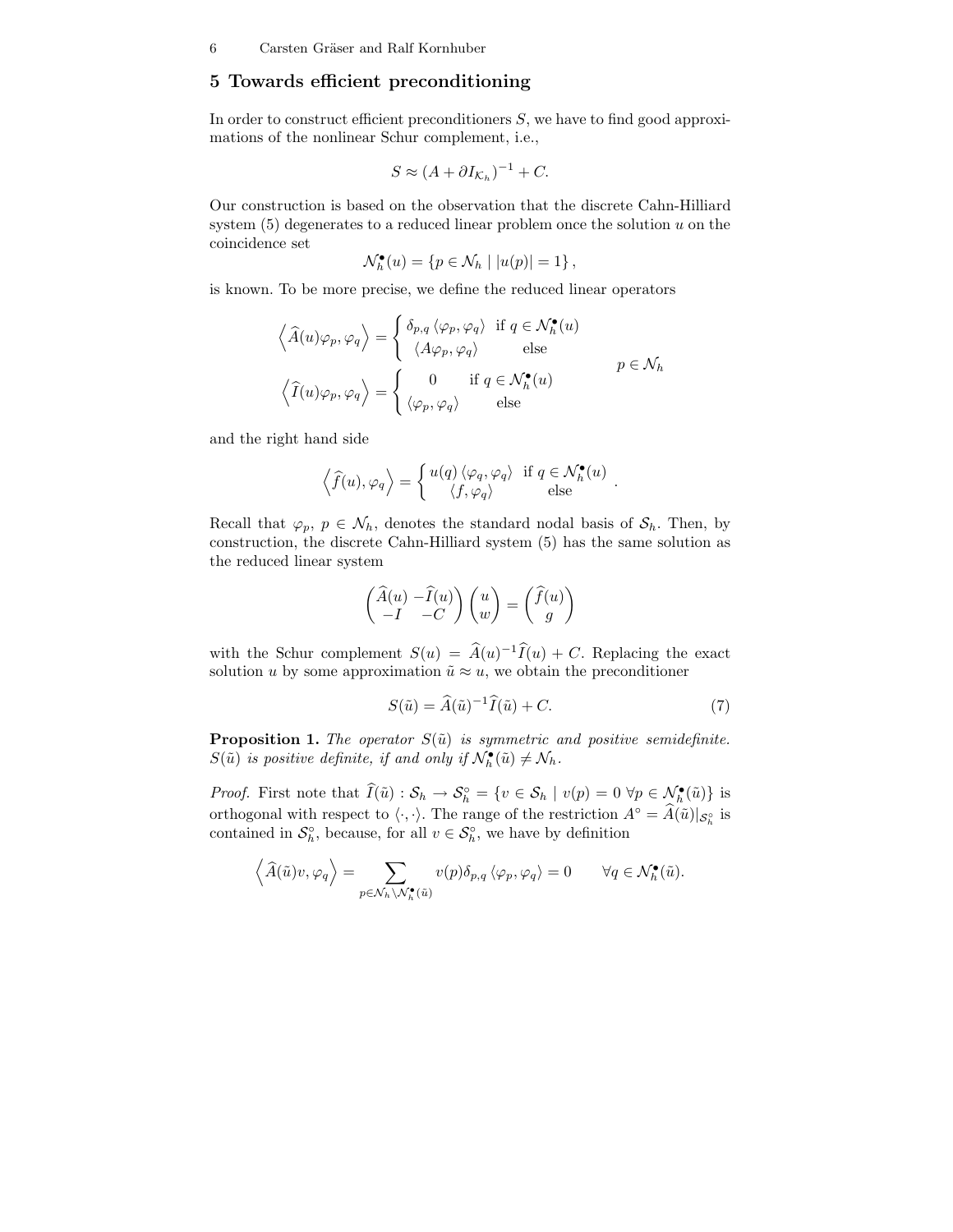Similarly, we get  $\langle A^{\circ}v, v' \rangle = \langle Av, v' \rangle \ \forall v, v' \in \mathcal{S}_h^{\circ}$  so that  $A^{\circ}$  is symmetric and positive definite on  $S_h^{\circ}$ . As a consequence,  $\hat{A}^{-1}(\tilde{u})\hat{I}(\tilde{u})$  is symmetric and positive semidefinite on  $S_h$ , because

$$
\left\langle \widehat{A}^{-1}(\tilde{u})\widehat{I}(\tilde{u})v,v'\right\rangle = \left\langle (A^{\circ})^{-1}\widehat{v},v'\right\rangle = \left\langle \widehat{I}(\tilde{u})(A^{\circ})^{-1}\widehat{v},v'\right\rangle = \left\langle (A^{\circ})^{-1}\widehat{v},\widehat{v}'\right\rangle
$$

denoting  $\hat{v} = I(\tilde{u})v$ ,  $\hat{v}' = I(\tilde{u})v'$ . As C is also symmetric and positive semidefinite, the first assertion follows. It is easy to see that the kernels of  $\hat{A}^{-1}(\tilde{u})\hat{I}(\tilde{u})$ and C have trivial intersection, if and only if  $\mathcal{N}_h^{\bullet}(\tilde{u}) \neq \mathcal{N}_h$ . This concludes the  $\Box$  $\Box$ 

In the light of Theorem 4, Proposition 1 guarantees convergence of the preconditioned Uzawa iteration (6) with  $S = S(\tilde{u})$  and suitable damping. The condition  $\mathcal{N}_h^{\bullet}(u^{\nu}) \neq \mathcal{N}_h$  reflects the criterion  $\mathcal{N}_h^{\bullet}(u) \neq \mathcal{N}_h$  for uniqueness of  $w$  (cf. Theorem 2). It could be removed, e.g., by imposing mass conservation  $\langle w^{\nu+1}, 1 \rangle = \langle w^{\nu}, 1 \rangle$  in the singular case  $\mathcal{N}_h^{\bullet}(\tilde{u}) = \mathcal{N}_h$ .

As a straightforward approximation of  $u$  one may choose the first iterate  $\tilde{u} = u^1$ . It is natural to update  $\tilde{u}$  in each iteration step, selecting  $S = S(u^{\nu})$ . However, in this case convergence no longer follows from Theorem 4, because the preconditioner now depends on  $\nu$ .

The following proposition is obtained by straightforward computation.

**Proposition 2.** Let  $\mathcal{N}_h^{\bullet}(u^{\nu}) \neq \mathcal{N}_h$ . Then, for  $S = S(u^{\nu})$  and  $\rho = 1$  the *preconditioned Uzawa iteration* (6) *takes the form*

$$
u^{\nu} = (A + \partial I_{\mathcal{K}_h})^{-1} (f + w^{\nu})
$$
  

$$
w^{\nu+1} = S(u^{\nu})^{-1} \left( -\widehat{A}(u^{\nu})^{-1} \widehat{f}(u^{\nu}) - g \right)
$$
 (8)

Note that only the actual coincidence set  $\mathcal{N}_h^{\bullet}(u^{\nu})$  and the values of  $u^{\nu}$ on  $\mathcal{N}_h^{\bullet}(u^{\nu})$  enter the computation of  $w^{\nu+1}$ . Hence, (8) has the flavour of an active set strategy. As an important consequence, the Uzawa iteration (8) provides the exact solution, once the exact coincidence set  $\mathcal{N}_h^{\bullet}(u)$  is detected. In the numerical experiments to be reported below, this required only a finite (quite moderate) number of steps. A theoretical justification will be discussed elsewhere [15].

**Multigrid solvers for the subproblems.** Each step of the preconditioned Uzawa iteration (8) requires a) the solution of a discretized symmetric elliptic obstacle problem with box constraints and b) the evaluation of the linear preconditioner  $S(u^{\nu})$ .

For subproblem (8a), we apply monotone multigrid methods whose convergence speed is comparable to classical multigrid algorithms for unconstrained problems [17]. Moreover, in the non-degenerate case, the actual coincidence set  $\mathcal{N}_h^{\bullet}(u^{\nu})$  is detected after a finite number of steps. This means that we can stop the iteration on (8a) after a finite (usually quite moderate) number of steps without loosing exactness of the iteration (8). Using the Lipschitz-continuity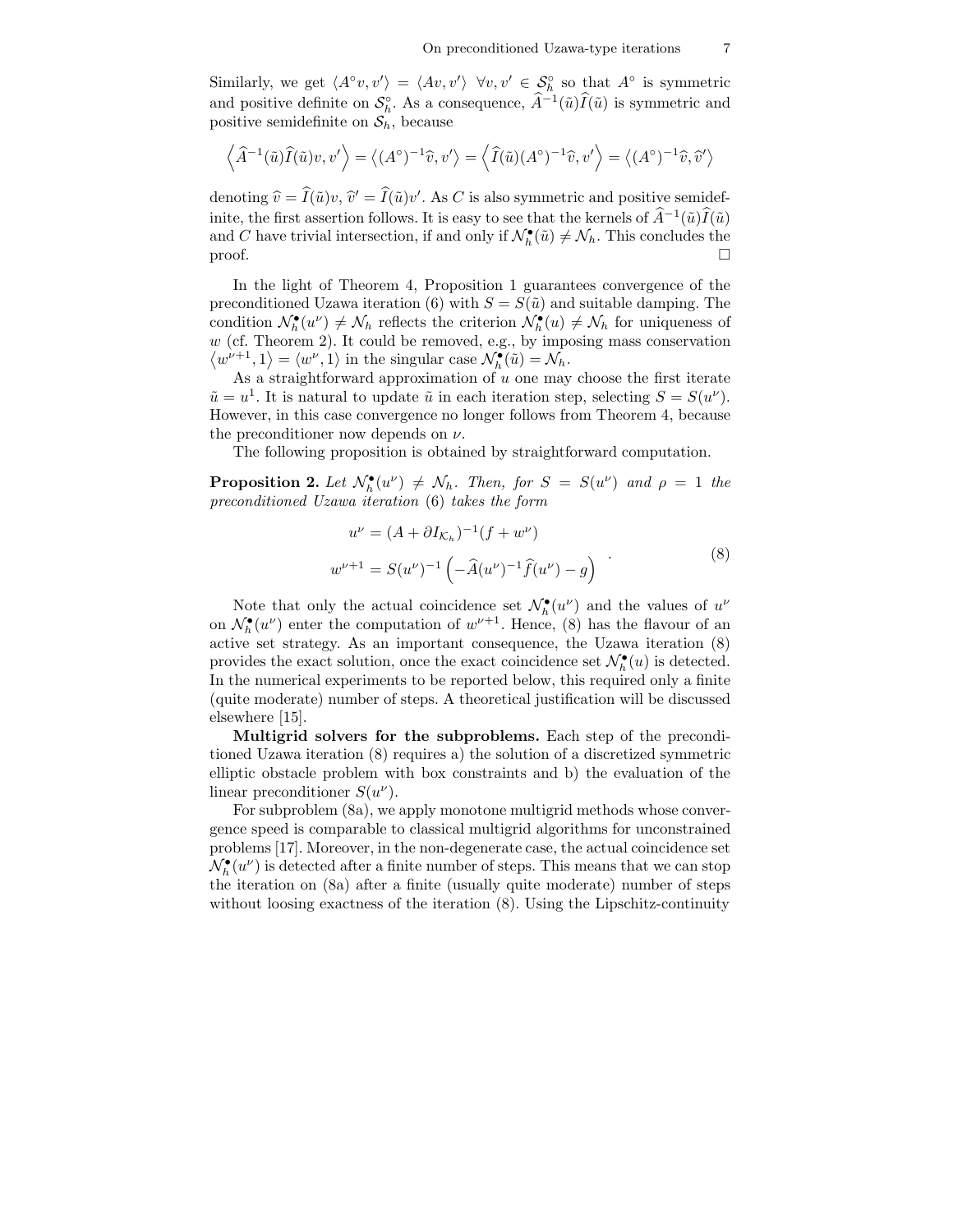8 Carsten Gräser and Ralf Kornhuber

$$
\langle A(u-u^\nu),u-u^\nu\rangle\leq \langle w-w^\nu,w-w^\nu\rangle
$$

of (8a) with respect to  $w^{\nu}$ , the *potential* accuracy of  $u^{\nu}$  can be controlled by a posteriori estimates of the algebraic error of  $w^{\nu}$ . Hence, the Uzawa iteration could be stopped and  $u^{\nu}$  computed up to the desired accuracy (only once!) as soon as  $w^{\nu}$  is accurate enough.

The substep (8b) amounts to the solution of the following symmetric saddle point problem

$$
\begin{pmatrix}\n\widehat{A}(u^{\nu})\widehat{I}(u^{\nu}) - \widehat{I}(u^{\nu}) \\
-\widehat{I}(u^{\nu}) & -C\n\end{pmatrix}\n\begin{pmatrix}\n\widehat{u} \\
w^{\nu+1}\n\end{pmatrix} = \begin{pmatrix}\n\widetilde{f}(u^{\nu}) \\
\widetilde{g}(u^{\nu})\n\end{pmatrix}
$$
\n(9)

with an auxiliary variable  $\hat{u}$  satisfying  $\hat{u} = u^{\nu}$  on  $\mathcal{N}_h^{\bullet}(u^{\nu})$  and the modified right-hand sides  $\tilde{f}(u^{\nu}) = \hat{f}(u^{\nu}) - \hat{A}(u^{\nu})(I - \hat{I}(u^{\nu}))u^{\nu}$ ,  $\tilde{g}(u^{\nu}) = g + (I - \hat{I}(u^{\nu}))u^{\nu}$ . For the iterative solution of (9) we apply a multigrid method with block Gauß-Seidel smoother and canonical restriction and prolongation. Related algorithms have been investigated in [5, 20, 21, 23, 24]. In particular, multigrid convergence for a block Jacobi smoother is proved in [20].

### **6 Numerical experiments**

We consider the Cahn-Hilliard equation **(P)** on the unit square  $\Omega = (0, 1)^2$  in the time interval  $(0, T)$ ,  $T = 0.5$ , with  $\gamma = 10^{-4}$  and its discretization by  $(\mathbf{P}^h)$ . The underlying triangulation  $\mathcal{T}_{h_j}$  with meshsize  $h_j = 2^{-j}$  is resulting from  $j = 8$  uniform refinements applied to the initial triangulation  $\mathcal{T}_{h_0}$  consisting of two congruent triangles. We choose the time step  $\tau = \gamma$ . Figure 2 illustrates the approximate solution for the initial condition  $u_0$  as depicted in Figure 1.



**Fig. 1.** Initial condition  $u_0$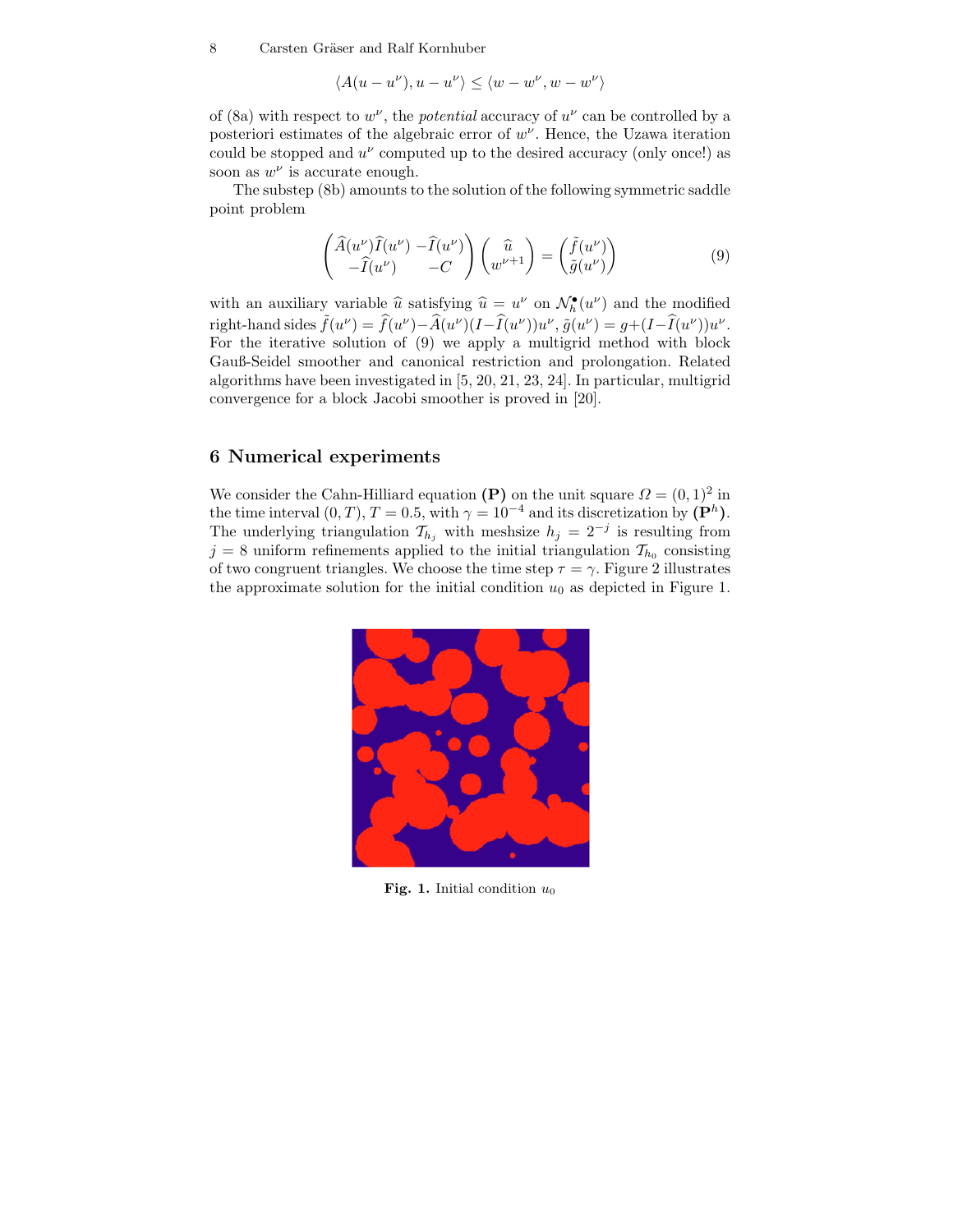Observe that the initially fast dynamics slows down with decreasing curvature of the interface.

We now investigate the performance of the preconditioned Uzawa iteration (6). In all our experiments, we select  $\rho = 1$ , i.e. no damping is applied. As initial iterates  $w^0$  we use the final approximations from the previous time step. The first time step is an exception, because no initial condition is prescribed for the chemical potential  $w$ . Here, we start with the the solution of the unconstrained reduced problem (9). Reduction takes place with respect to  $\mathcal{N}_h^{\bullet}(u^0)$ . The algebraic error is measured by the energy-type norm

$$
\|\mathbf{v}\|^2 = a(\mathbf{v}, \mathbf{v}) + \tau \langle v_w, v_w \rangle, \quad v = (v_u, v_w) \in \mathcal{S}_h \times \mathcal{S}_h,
$$

with  $a(\cdot, \cdot)$  defined in (2).



**Fig. 2.** Evolution of the phases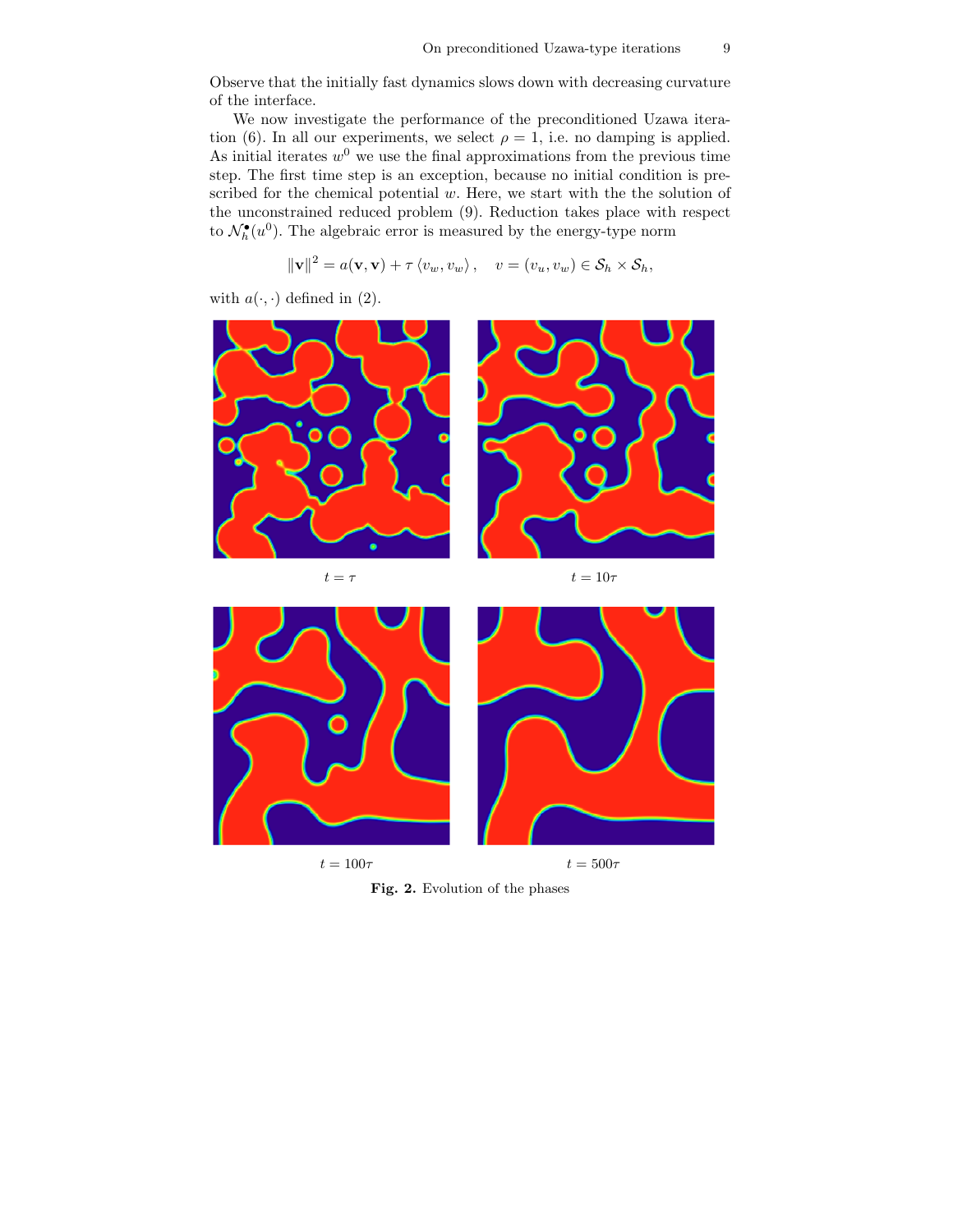

**Fig. 3.** Preconditioned Uzawa steps and cpu time over the time levels

It turns out that preconditioning by  $S(u^1)$  does not speed up, but slows down convergence considerably. Without preconditioning, the first spatial problem is solved up to machine accuracy by about 3000 Uzawa steps. Using  $S(u^1)$  as a preconditioner, 3000 steps only provide an error reduction by  $10^{-1}$ .

From now on we only consider the preconditioner  $S(u^{\nu})$  which is updated in each iteration step  $\nu \geq 0$ . The resulting preconditioned Uzawa iteration is called uUzawa. Figure 3 illustrates the computational work for the solution of the spatial problems on the time levels  $k = 1, \ldots, 500$ . The iteration is stopped as soon as the exact coincidence set is detected. The left picture shows the required number  $\nu_0$  of UUzawa steps. From 13 steps on the first time level,  $\nu_0$ drops down to 4 or 5 and later even to 2 or 3. This behavior clearly reflects the quality of the initial iterates  $w^0$ . The right picture shows the elapsed cpu time measured in terms of work units. One work unit is the cpu time required by one multigrid  $V(3,3)$  cycle as applied to the unconstrained saddle point problem (9) on the actual refinement level  $j$ . About 15 multigrid steps are necessary to solve (9) up to machine accuracy. Comparing both pictures, we find that the computational cost for each spatial problem is obtained approximately by multiplying that number with the number of Uzawa steps. The cpu time for the 4 to 7 monotone multigrid steps for detecting the actual coincidence set from each obstacle problem (8a) only plays a minor role.

To take a closer look at the convergence behavior of uUzawa, we now consider the iteration history on the first two time levels, using the refined mesh  $\mathcal{T}_{h_i}$  with  $j = 9$ . Figure 4 shows the algebraic error  $\|\mathbf{u} - \mathbf{u}^{\nu}\|$  over the cpu time measured in terms of work units. The "exact" solution **u** is precomputed up to roundoff errors. For a comparison, we consider a recent block Gauß-Seidel iteration [2]. Reflecting the increasing accuracy of  $\mathcal{N}_h^{\bullet}(u^{\nu})$ , uUzawa shows superlinear convergence throughout the whole iteration process, ending up with an error reduction by about  $10^{-5}$  in the last iteration step. For bad initial iterates  $w^0$ , as encountered on the first time level, the efficiency of UUzawa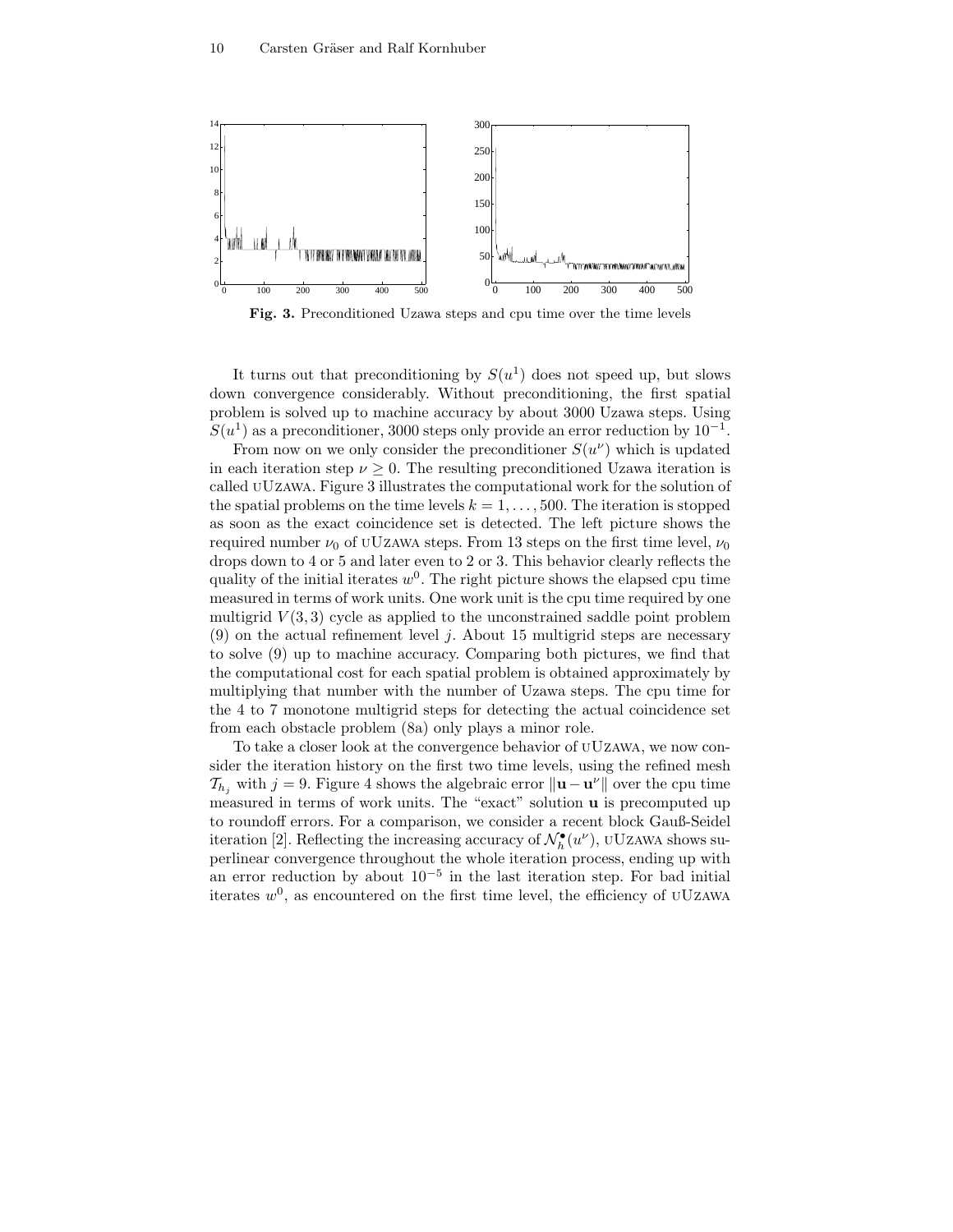

**Fig. 4.** Iteration history for the first 2 time levels

and Gauß-Seidel is comparable in the beginning of the iteration. However, uUzawa speeds up considerably as soon as the coincidence set is approximated sufficiently well. For good initial iterates, as available on the second and all later time levels, such fast convergence takes place immediately. Even better initial iterates could be expected from nested iteration. While the convergence rates of the Gauß-Seidel scheme rapidly degenerate with decreasing mesh size, the convergence speed of uUzawa hardly depends on the refinement level. For example, the first spatial problem on the refinement levels  $j = 7, 8, 9$  was solved up to machine accuracy by  $\nu_0 = 10, 12, 13$  iteration steps.

## **References**

- [1] R.E. Bank, B.D. Welfert, and H. Yserentant. A class of iterative methods for solving saddle point problems. *Numer. Math.*, 56(7):645–666, 1990.
- [2] J.W. Barrett, R. Nürnberg, and V. Styles. Finite element approximation of a phase field model for void electromigration. *SIAM J. Numer. Anal.*, 42(2):738–772, 2004.
- [3] J.F. Blowey and C.M. Elliott. The Cahn-Hilliard gradient theory for phase separation with non-smooth free energy Part I: Mathematical analysis. *Euro. Jnl of Applied Mathematics*, 2:233–280, 1991.
- [4] J.F. Blowey and C.M. Elliott. The Cahn-Hilliard gradient theory for phase separation with non-smooth free energy Part II: Numerical analysis. *Euro. Jnl of Applied Mathematics*, 3:147–179, 1992.
- [5] D. Braess and R. Sarazin. An efficient smoother for the Stokes problem. *Appl. Numer. Math.*, 23(1):3–19, 1997.